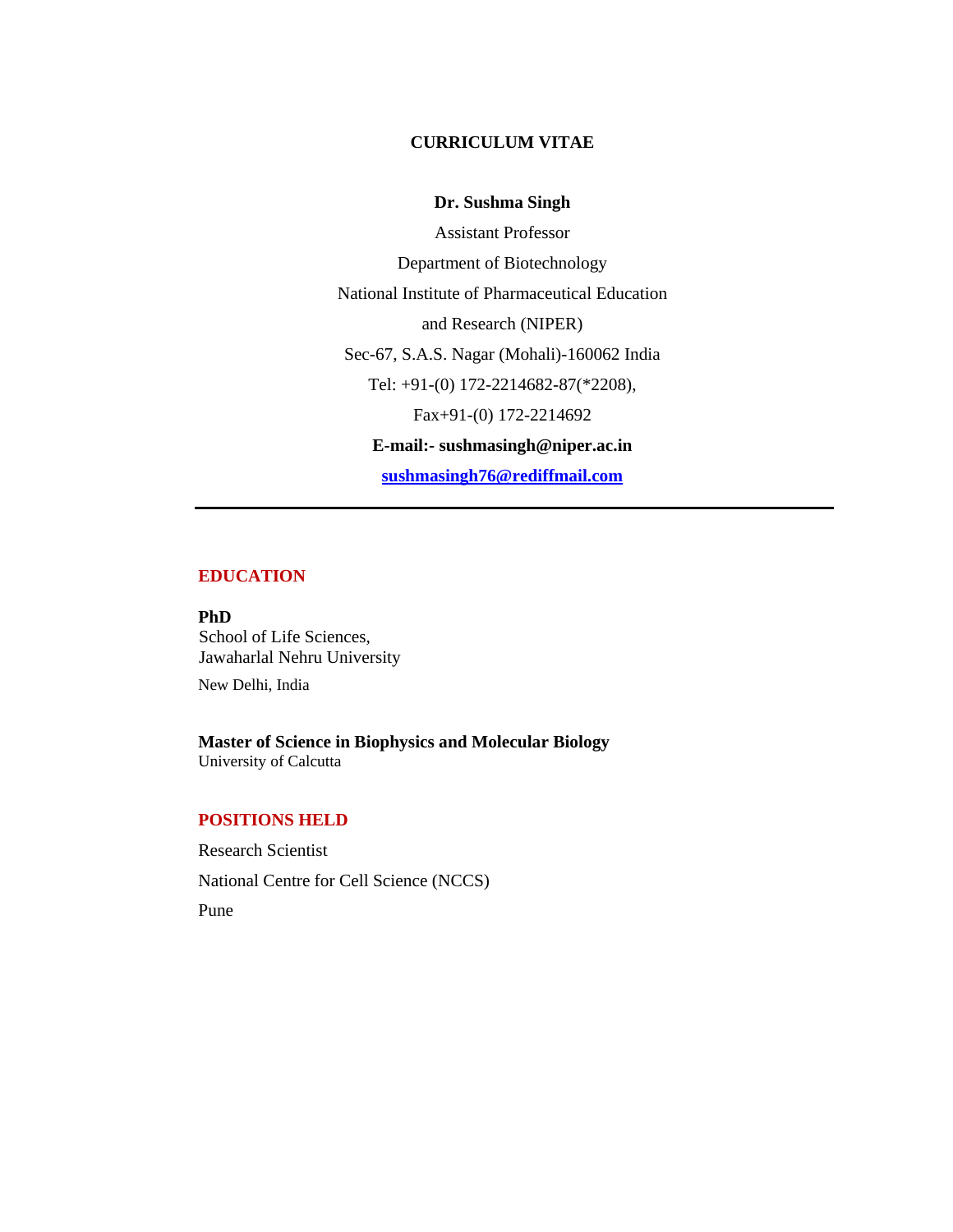## **PUBLICATIONS**

## **Research articles**

**1.** P. K. Kaur, N. Dinesh, N. Soumya, N. K. Babu, **S. Singh**. 2012. Identification and characterization of a novel Ribose 5-phosphate isomerase B from *Leishmania donovani* **Biochemical and Biophysical Research Communications** 27; 421(1):51- 56.

**2.** S. Kumari, **S. Singh**, B. Saha, P. K. Paliwal. 2011. *Leishmania major* MAP kinase 10 is protective against experimental *L. major* infection. **Vaccine** 29(3): 8783- 8787.

**3.** B. Chawla, A. Jhingran, **S. Singh,** N. Tyagi, M. H. Park, N. Srinivasan, S. C. Roberts, R. Madhubala 2010. Identification and characterization of a novel deoxyhypusine synthase in *Leishmania donovani*. **J Biol. Chem**. 285(1):453-463.

**4. Singh S**, Jhingran A, Sharma A, Alina R. Simonian, Pasi Soininen, Jouko Vepsalainen, Alex R. Khomutov, and Rentala Madhubala 2008. Novel agmatine analogue, γ-guanidinooxypropylamine (GAPA) efficiently inhibits proliferation of *Leishmania donovani* by depletion of intracellular polyamine levels. **Biochemical and Biophysics Research Communication** 375, 168-172.

**5.** Maharjan, M., **S. Singh**, M. Chatterjee, and R. Madhubala. 2008. Role of Aquaglyceroporin (AQP1) gene and drug uptake in Antimony-resistant clinical isolates of *Leishmania donovani*. **American Journal of Tropical Medicine and Hygeine** 79(1): 69-75.

**6. Singh, S.**, A. Mukherjee, A. R. Khomutov, L. Persson, O. Heby, M. Chatterjee, and R. Madhubala. 2007. Antileishmanial effect of 3-aminooxy-1 aminopropane is due to polyamine depletion. **Antimicrob. Agents Chemother. 51:**528-534.

**7.** Mukherjee, A., P. K. Padmanabhan, **S. Singh**, G. Roy, I. Girard, M. Chatterjee, M. Ouellette, and R. Madhubala. 2007. Role of ABC transporter MRPA, glutamylcysteine synthetase and ornithine decarboxylase in natural antimony-resistant isolates of *Leishmania donovani*. **Journal of Antimicrobial Chemotherapy** 59:204- 211.

**8.** Jhingaran, A., P. K. Padmanabhan, **S. Singh**, Anamika, A. B. Abhijeet, S. Bhattacharya, A. Bhattacharya, N. Srinivasan, and R. Madhubala. 2007. Characterization of the *Entamoeba histolytica* gene encoding ornithine decarboxylase and modeling of its 3-D structure. **PLoS- Neglected Tropical Diseases** 2 (1):e115.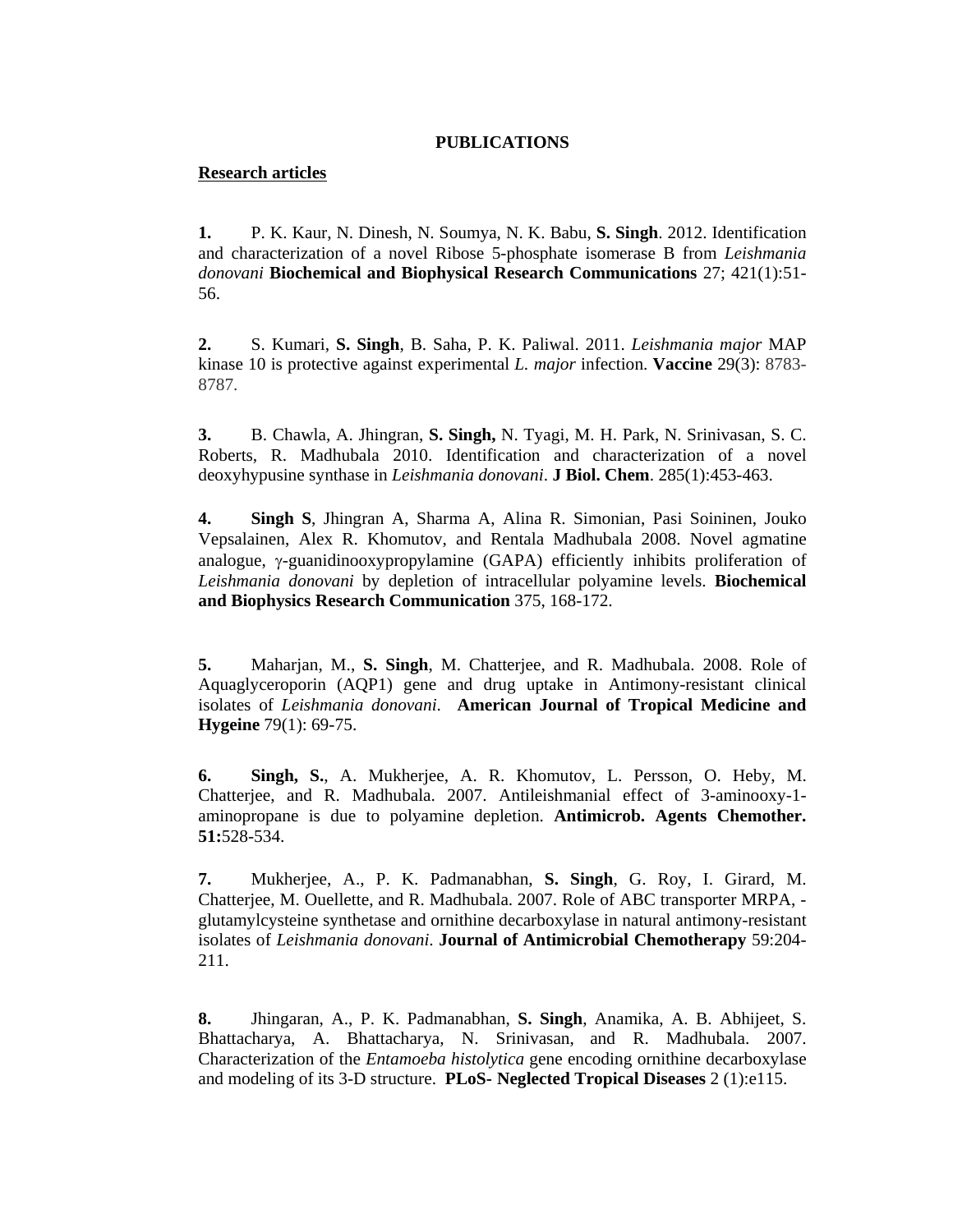**9.** Padmanabhan, P. K, A. Mukherjee, **S. Singh,** S. Chattopadhyaya, V. S. Gowri, P. J. Myler, N. Srinivasan, and R. Madhubala. 2005. Glyoxalase I from *Leishmania donovani*: A potential target for anti-parasite drug. **Biochemical and Biophysical Research Communications 337:**1237-1248.

#### **Review Articles**

1. S. Neelagiri, I. Sravan Kumar, **S. Singh.** 2010**.** Tools for antileishmanial drug discovery and drug development. Current Research and Information in Pharmaceutical Sciences (CRIPS) Vol 11, No.2.

2. S. Dhingra, P. Dheeraj Sree Ram, D. Jatekar and **S. Singh**. 2012. Immunotherapy: An alternative strategy for treatment of Visceral Leishmaniasis. Current Research and Information in Pharmaceutical Sciences (CRIPS) Vol.12, No.3.

# **PRESENTATIONS AT NATIONAL SEMINARS / SYMPOSIA**

**1. Oral presentation on** "Characterization of ornithine decarboxylase gene from *L. donovani:* A potential target for chemotherapy" **Sushma Singh** and R. Madhubala, at BIOSPARKS, Annual Research Festival 9th- $10^{th}$  March 2006, J.N.U., New Delhi.

**2. Poster presentation** on "Ornithine decarboxylase: A potential chemotherapeutic target for Leishmaniasis." **Sushma Singh** and R. Madhubala at International Training and Research in Emerging Infectious Diseases Asian Regional Workshop on Intracellular Pathogens, 8-11 March 2005, J.N.U., New Delhi.

**3. Poster presentation** on "Antileishmanial effect of 3-aminooxy-1-aminopropane is due to polyamine depletion." **Sushma Singh** and R. Madhubala, at 75th Annual Meeting of Society of Biological Chemists (INDIA), Jawaharlal Nehru University, New Delhi, December 8-11, 2006.

**4. Oral presentation** on "Antileishmanial effect of 3-aminooxy-1-aminopropane on clinical isolates and ODC-overexpressing *L. donovani"* **Sushma Singh** and R. Madhubala, in Theoritical and Practical Course **" Molecular Biology of** *Leishmania***"**  held from  $25-27<sup>th</sup>$  October, 2006 in Trieste, Italy.

5. **Poster presentation** on "Isolation and characterization of functional *Leishmania donovani* Acetyl CoA synthetase (AceCS) enzyme." I. Sravan Kumar, Ankita Giri, Raju K, and **Sushma Singh** presented at the 80<sup>th</sup> Annual Meeting of the Society of Biological Chemists (SBC), held at CSIR-CIMAP, Lucknow, during  $12^{th}$ -  $15^{th}$ November, 2011.